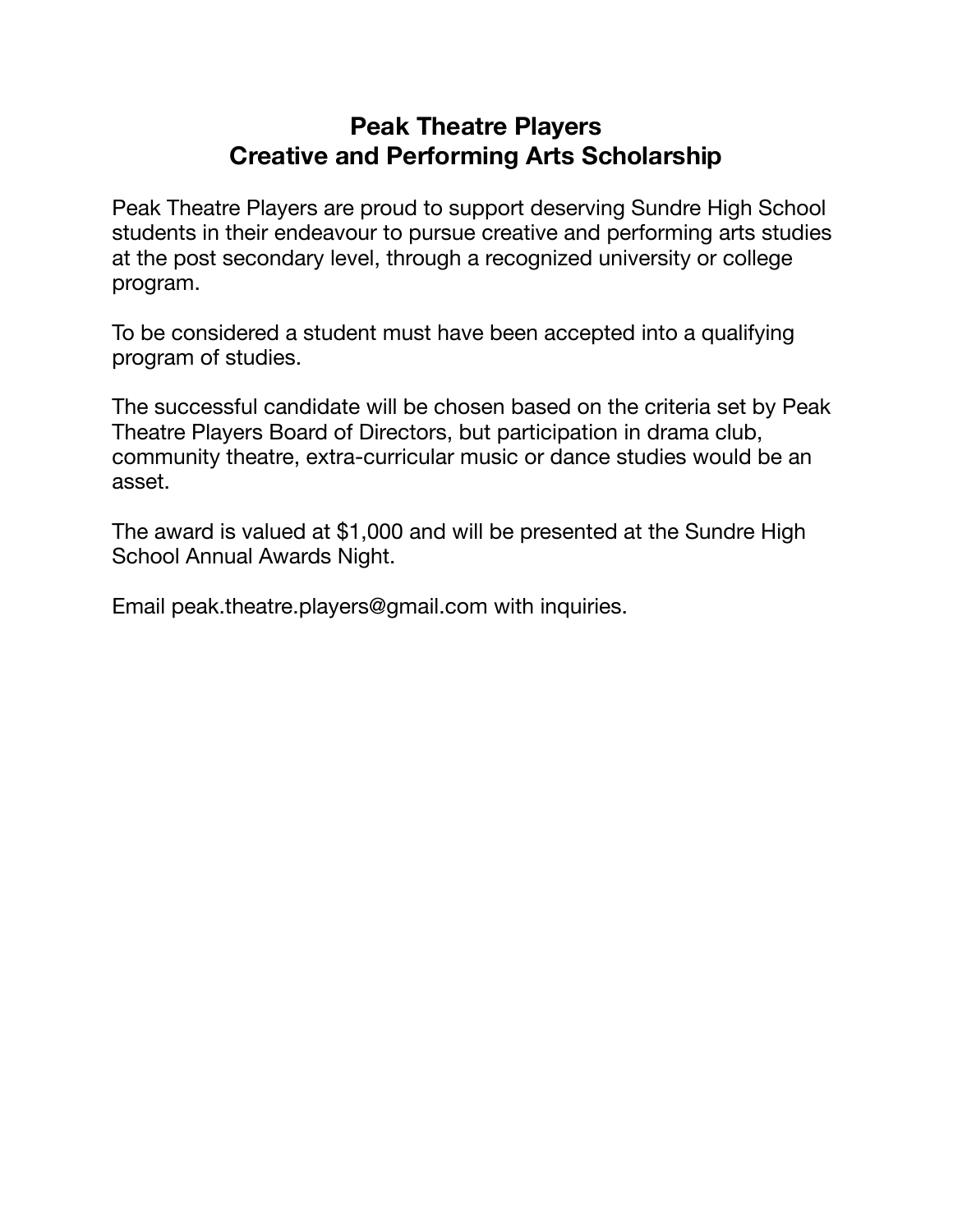## **Peak Theatre Players Creative and Performing Arts Scholarship Application**

The Peak Theatre Players Creative and Performing Arts Scholarship may be awarded to a recent or past graduate (second year student) who has been accepted into and is attending a recognized university or college program, majoring in creative and performing arts.

Past participation in drama club, community theatre, extra-curricular music or dance studies would be an asset.

Name of Student \_\_\_\_\_\_\_\_\_\_\_\_\_\_\_\_\_\_\_\_\_\_\_\_\_\_\_\_\_\_\_\_\_\_\_\_\_\_\_\_

Social Insurance Number \_\_\_\_\_\_\_\_\_\_\_\_\_\_\_\_\_\_\_\_\_\_\_\_\_\_\_\_

## **What are your educational plans?**

*(describe in detail: institution, program, length of program, specialty/major, etc.)* 

\_\_\_\_\_\_\_\_\_\_\_\_\_\_\_\_\_\_\_\_\_\_\_\_\_\_\_\_\_\_\_\_\_\_\_\_\_\_\_\_\_\_\_\_\_\_\_\_\_\_\_\_\_\_\_\_\_\_\_\_\_\_\_

\_\_\_\_\_\_\_\_\_\_\_\_\_\_\_\_\_\_\_\_\_\_\_\_\_\_\_\_\_\_\_\_\_\_\_\_\_\_\_\_\_\_\_\_\_\_\_\_\_\_\_\_\_\_\_\_\_\_\_\_\_\_\_

\_\_\_\_\_\_\_\_\_\_\_\_\_\_\_\_\_\_\_\_\_\_\_\_\_\_\_\_\_\_\_\_\_\_\_\_\_\_\_\_\_\_\_\_\_\_\_\_\_\_\_\_\_\_\_\_\_\_\_\_\_\_\_

\_\_\_\_\_\_\_\_\_\_\_\_\_\_\_\_\_\_\_\_\_\_\_\_\_\_\_\_\_\_\_\_\_\_\_\_\_\_\_\_\_\_\_\_\_\_\_\_\_\_\_\_\_\_\_\_\_\_\_\_\_\_\_

\_\_\_\_\_\_\_\_\_\_\_\_\_\_\_\_\_\_\_\_\_\_\_\_\_\_\_\_\_\_\_\_\_\_\_\_\_\_\_\_\_\_\_\_\_\_\_\_\_\_\_\_\_\_\_\_\_\_\_\_\_\_\_

\_\_\_\_\_\_\_\_\_\_\_\_\_\_\_\_\_\_\_\_\_\_\_\_\_\_\_\_\_\_\_\_\_\_\_\_\_\_\_\_\_\_\_\_\_\_\_\_\_\_\_\_\_\_\_\_\_\_\_\_\_\_\_

\_\_\_\_\_\_\_\_\_\_\_\_\_\_\_\_\_\_\_\_\_\_\_\_\_\_\_\_\_\_\_\_\_\_\_\_\_\_\_\_\_\_\_\_\_\_\_\_\_\_\_\_\_\_\_\_\_\_\_\_\_\_\_